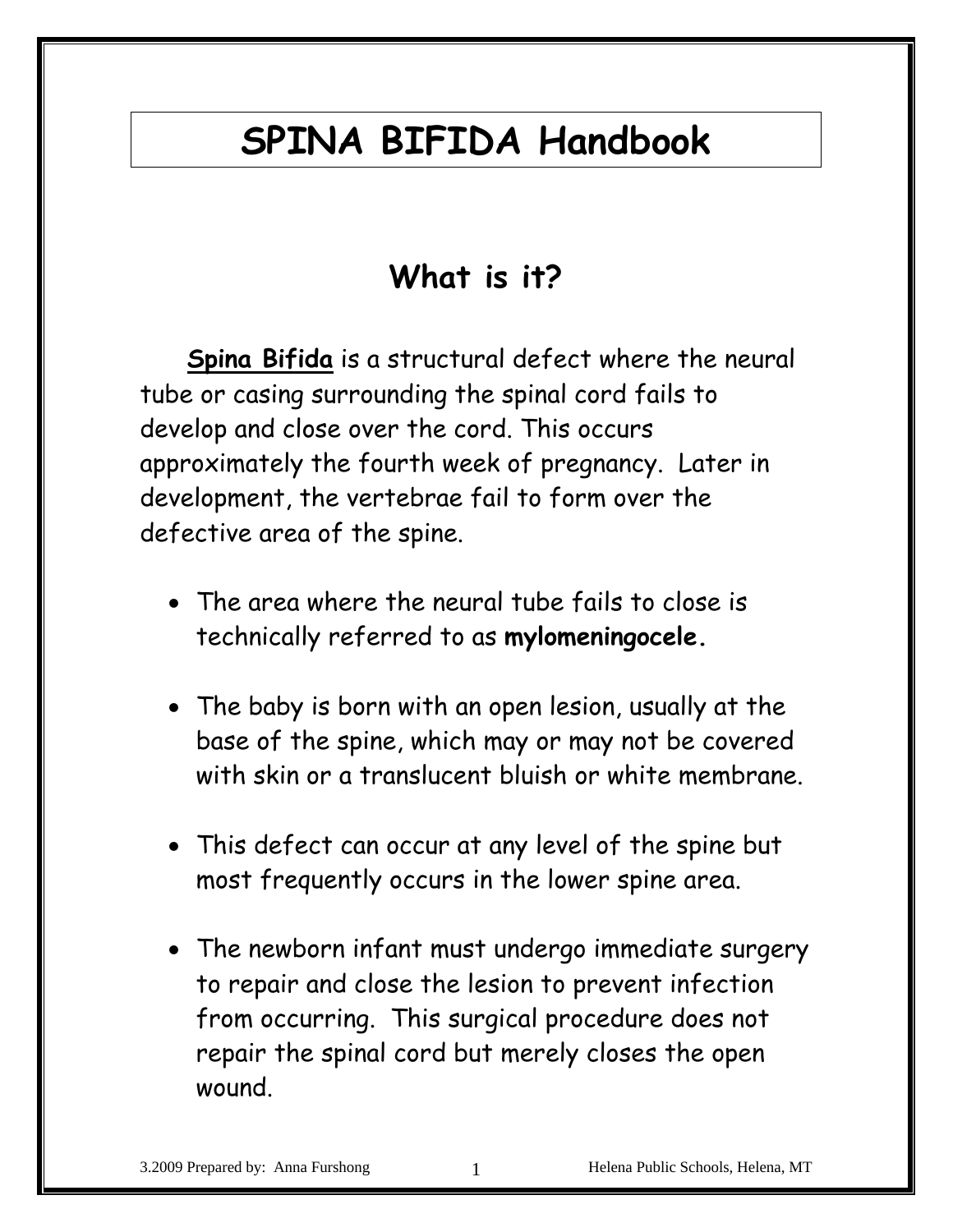The **spinal cord** functions like a highway with nerve impulses traveling from the brain down the spine to various organs, skin cells and skeletal muscles. When Spina Bifida occurs **there is an area of interruption of these nerve impulses** producing a roadblock effect.

• Messages coming from the brain to the muscles of the legs are blocked and sensory information coming from the legs to the brain is blocked.

#### **What problems result from Spina Bifida?**

There are three categories of primary problems related to the spinal cord defect:

- There is a **loss of awareness of touch, pain, pressure and temperature** below the level of the lesion.
- There is **muscle weakness** in muscles below the level of the lesion. Because the defect rarely reaches the level of the upper back, the muscle weakness is nearly always confined to the lower limbs and lower trunk.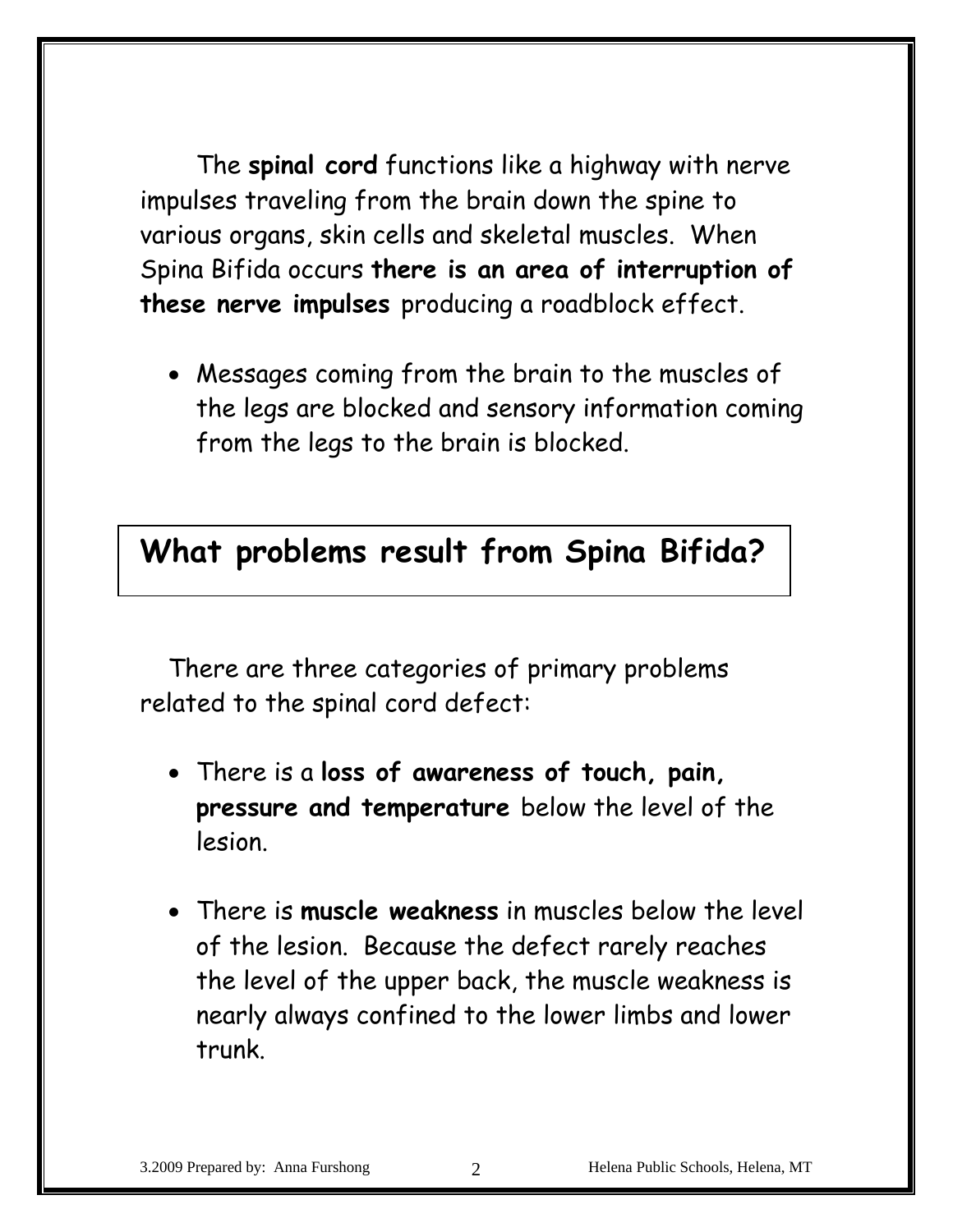- There is **weakness of the muscles** in the wall of the **bladder and bowel**, which usually result in urinary and bowel incontinence.
- The **degree of severity** in each of these areas varies widely from one child to another depending on the extent to which the spinal cord development is impaired.

**Sometimes there is only partial damage allowing some messages to get through to the legs.** Thus, some children may be able to walk with the assistance of crutches or braces while another child may require a wheelchair for mobility. This is dependent on the ability of nerve impulses to be transmitted below the level of the lesion.

#### **What is the cause of Spina Bifida?**

Spina Bifida was first described more than three hundred years ago by a man named Dr. Tulp. Since that time there have been volumes written on its cause. It is generally considered to be caused by an unknown environmental agent interacting with genetic factors. There is some reference to low folic acid being the culprit. Spina Bifida is not considered to be hereditary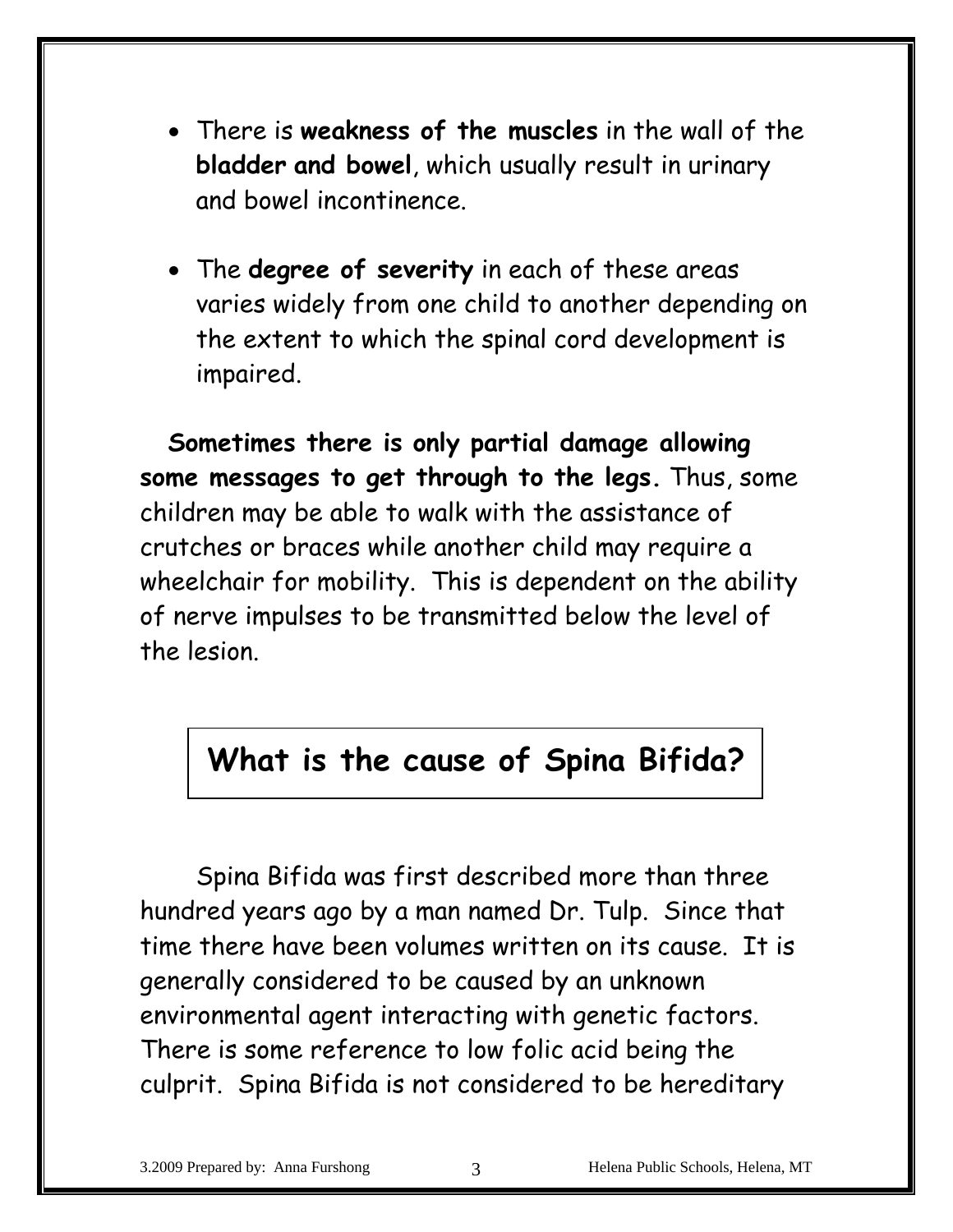but there is a genetic influence that is expressed by an increased risk of having a second child with Spina Bifida after having a first child with the defect.

## **What are the associated defects?**

• Nearly 70% of infants born with Spina Bifida develop an associated defect known as **Hydrocephalus.** 

Cerebral spinal fluid circulates around the brain and spinal cord. This flow may be interrupted due to Spina Bifida. As a result there can be a buildup of fluid in the brain that causes increased intracranial pressure leading to brain damage. Brain damage is avoided by placing a shunt (rubber tubing) leading from the brain down into the stomach to drain excess fluid off, relieving the pressure that is so deadly to brain cells.

## **Summary**

• Mobility is the major obstacle confronting a child with Spina Bifida. Once the child's means for mobility is well established, she/he can function within the classroom fairly normally.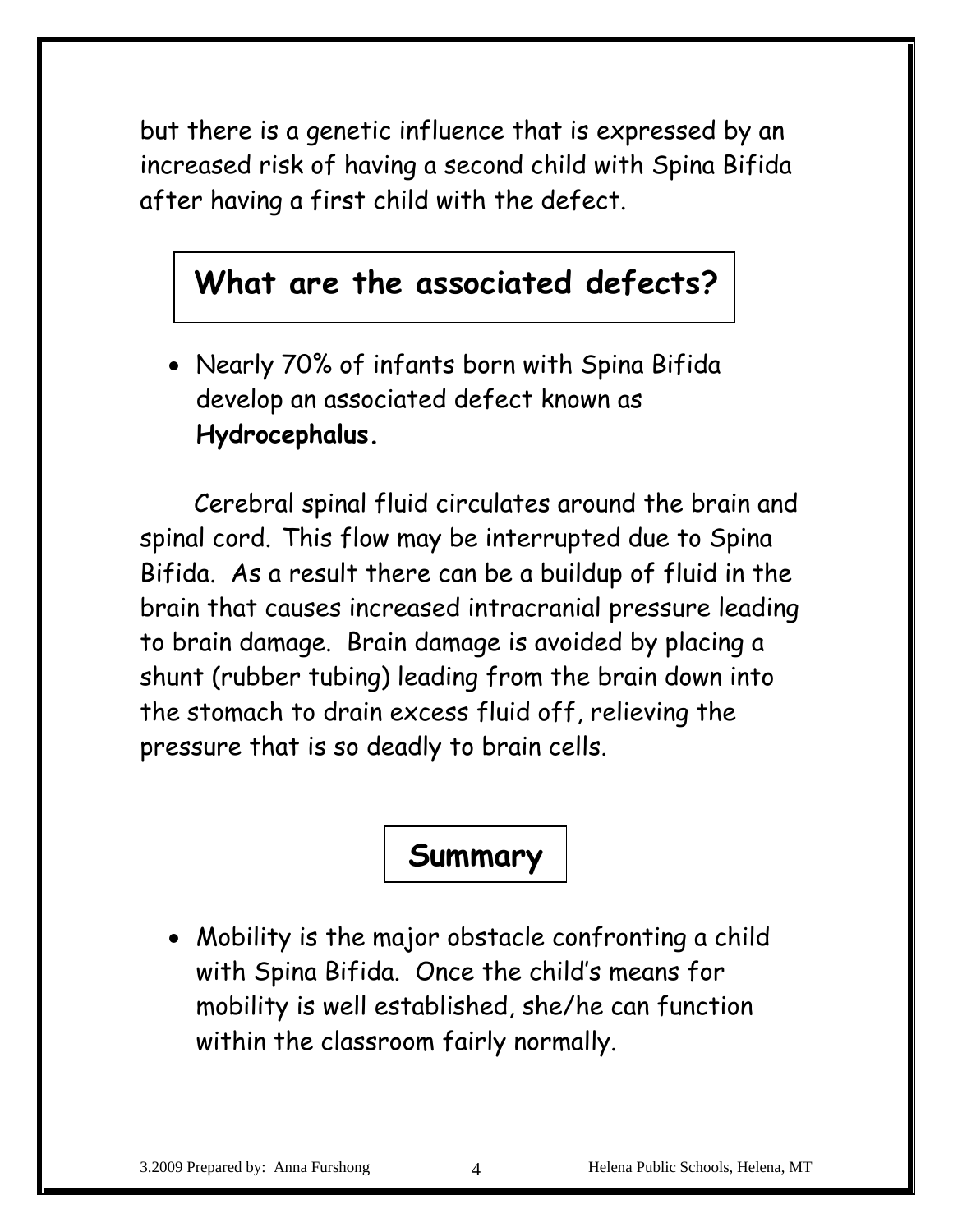- Intellectual development is normal provided there was no further damage to the brain either by untreated Hydrochephalus or other brain trauma.
- Bowel and bladder incontinence can be managed well as the child matures.

#### **The role of Physical Therapy in Schools:**

- To assist the student with Spina Bifida in mobility throughout the school setting, as well as transfers and self help skills when needed.
- To educate students and educators about the limitations and possibilities involved when a person lives with a physical disability.
- To lend support to the school staff by providing necessary equipment, tools and training to enhance the child's access to her education.
- To recommend adaptations insuring accessibility to playground equipment, classrooms, bathrooms and gyms.